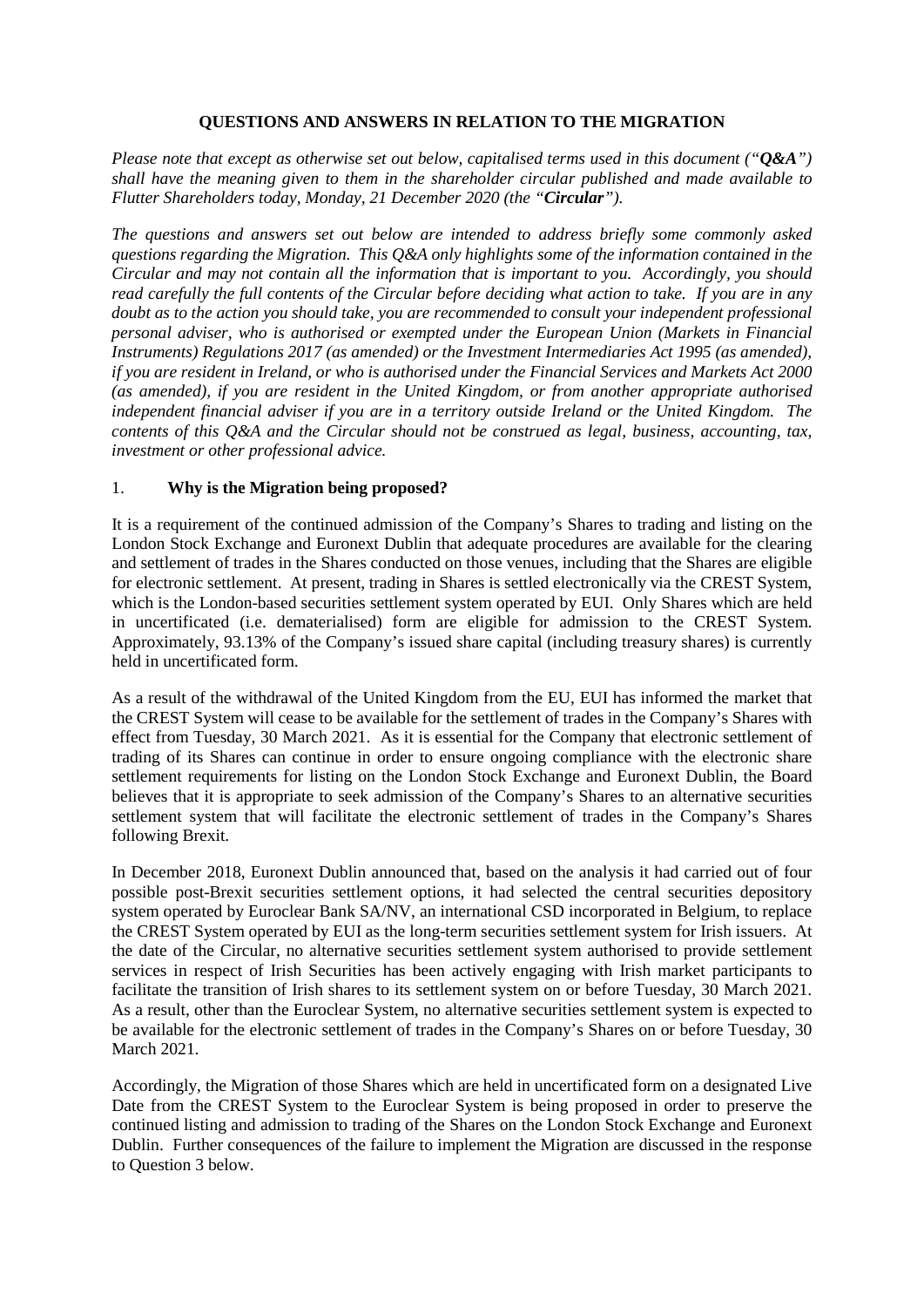# 2. **Why does the Migration have to take place in March 2021?**

EUI has indicated, and we therefore expect, that it will cease to settle trades in Irish Securities pursuant to the Irish CREST Regulations via the CREST System with effect from Tuesday, 30 March 2021. A European Commission decision dated Wednesday, 25 November 2020 has extended the current temporary status as a "recognised" CSD for the purposes of CSDR granted to EUI to Wednesday, 30 June 2021. However, as at the Latest Practicable Date there has been no change to the expected timing of the Live Date on Monday, 15 March 2020.

# <span id="page-1-0"></span>3. **What happens if the Migration is not approved at the EGM?**

If the Migration Resolutions are not passed and the Company is therefore unable to participate in the Migration, all Shares in the Company which are currently held in uncertificated (i.e. dematerialised) form through the CREST System will be required to be re-materialised into certificated (i.e. paper) form and Shareholders and other investors will no longer be able to settle trades in the Shares electronically.

**The Company believes that, in the absence of an alternative electronic settlement system, this would materially and adversely impact trading and liquidity in the Shares as it would result in significant delays for Shareholders and investors wishing to sell or acquire Shares. It would also put at risk the continued admission to trading and listing of the Shares on the London Stock Exchange and Euronext Dublin as the absence of electronic settlement of Shares would mean that the Company would cease to meet the eligibility criteria for admission to trading on the London Stock Exchange and Euronext Dublin.**

**The Company believes that the failure to participate in Migration would have a material adverse impact on liquidity in, and could have a material adverse impact on the market value of, the Shares as well as the relative attractiveness of the Shares for investors.**

## 4. **What do I need to do in relation to the Migration?**

You are encouraged to complete, sign and return the Form of Proxy to vote on the Migration Resolutions as explained on the front page of the Circular and in the Notice of EGM.

Any further actions that you may take/wish to take will depend on whether you hold and/or wish to continue to hold, your Shares in certificated (i.e. paper) form or in uncertificated (i.e. dematerialised) form. These possible actions are referred to below.

#### 5. **If the Migration Resolutions are approved, when will the Migration occur?**

The Migration is expected to occur in mid-March 2021, with the Live Date to be specified by Euronext Dublin in accordance with the provisions of the Migration Act. It is currently expected that the Live Date will be Monday, 15 March 2021.

# 6. **Will Migration affect the business or operations of the Company?**

No. Neither the Migration, nor the proposed changes to the Articles of Association of the Company, will impact on the on-going business operations of the Company.

**The Company will remain headquartered, incorporated and resident for tax purposes in Ireland. The nature and venue of the stock exchange listings of the Company will not change in connection with Migration. The Company does not expect that Migration will result in any change in the eligibility of the Company for the indices of which it is a constituent as of the date of the Circular. In addition, the ISIN relating to the Shares will be unchanged.**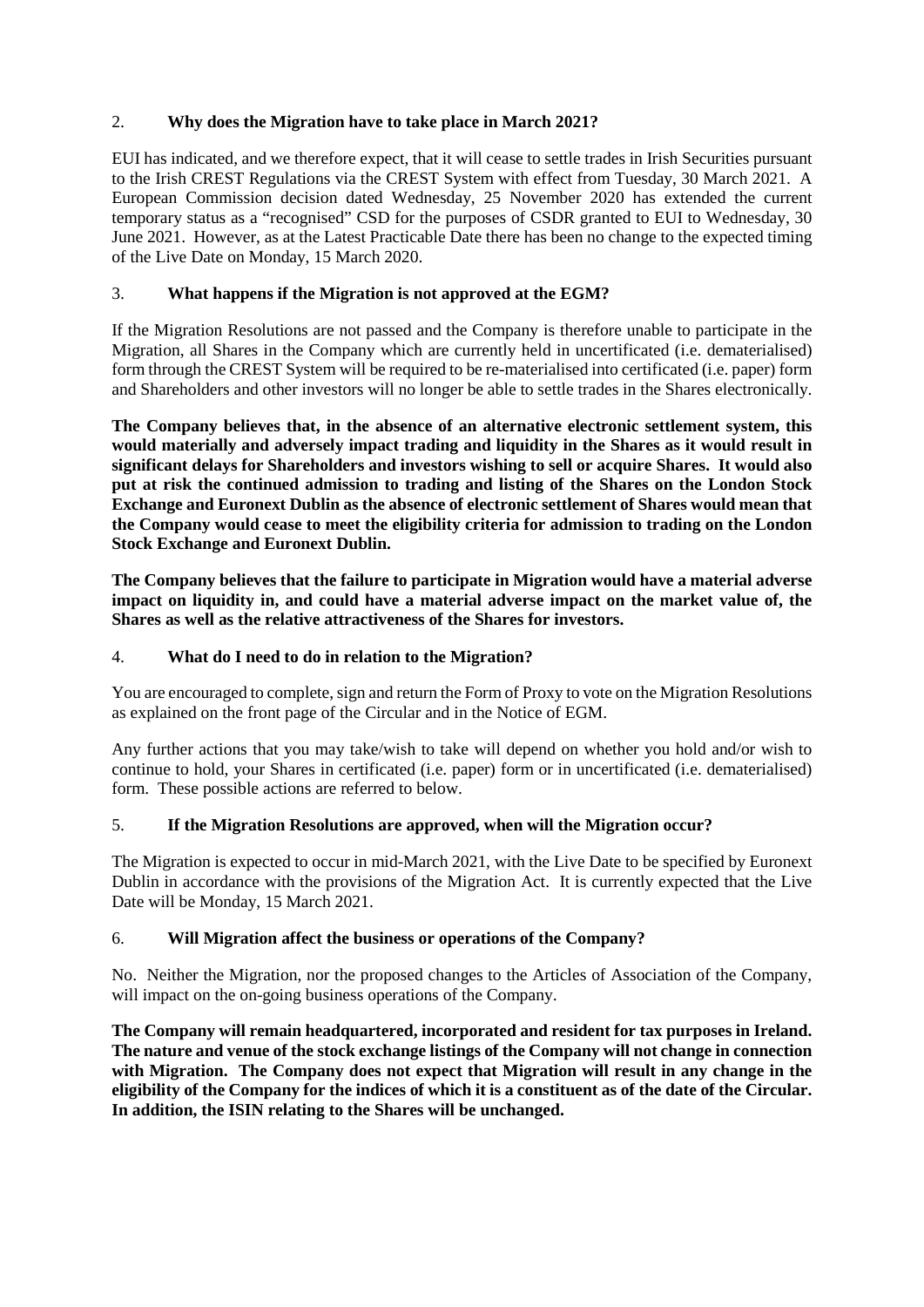7. **I currently hold my Shares in certificated (i.e. paper) form and wish to continue to do so. What action should I take and what is the latest date for any such action?** 

## **Shares which are held in certificated (i.e. paper) form on the Migration Record Date will not be subject to Migration and can continue to be held in certificated (i.e. paper) form, at the option of the Shareholder.**

Accordingly, Shareholders currently holding their Shares in certificated (i.e. paper) form and wishing to continue to do so following the Migration are not required to take any action in advance of the Migration (other than voting in respect of the Migration Resolutions should the Shareholder wish to do so).

<span id="page-2-0"></span>8. **I currently hold my Shares in certificated (i.e. paper) form but I would like to hold them through the CREST System (via CDI) with effect from Migration. What action should I take and what is the latest date for any such action?**

Shareholders currently holding their Shares in certificated (i.e. paper) form and wishing to hold their interests in book-entry form via CDIs in the CREST System with effect from Migration will need to take steps to have their Shares admitted to the CREST System so that they are held in uncertificated form within the CREST System in advance of the Migration Record Date.

To do this, Shareholders will need to become a CREST member themselves or engage the services of a stockbroker or custodian who is a CREST member and complete the process for the deposit of their certificated Shares into the CREST System in advance of the Migration Record Date.

Shareholders who hold their Shares in certificated (i.e. paper) form and who would like to hold those Shares in uncertificated form in CREST (via CDI) with effect from Migration must have completed the deposit of their Shares into the CREST System in advance of the Migration Record Date. Such Shareholders are encouraged to engage with their stockbroker or custodian in good time to ensure that they can meet this deadline.

## 9. **I currently hold my Shares in certificated (i.e. paper) form but I would like to hold them via Belgian Law Rights in the Euroclear System as soon as possible following Migration. What action should I take?**

Shareholders wishing to hold their interests in electronic form via Belgian Law Rights in the Euroclear System following Migration must be or become EB Participants (or must appoint an EB Participant to hold the Belgian Law Rights on their behalf) and will need to make arrangements to have their certificated Shares deposited into the Euroclear System following Migration.

Information on how to become an EB Participant can be accessed on the Euroclear website at [https://www.euroclear.com/about/en/business/Becomingaclient/BecomingaclientEuroclearBank.html.](https://www.euroclear.com/about/en/business/Becomingaclient/BecomingaclientEuroclearBank.html) Shareholders should be aware that there are certain eligibility criteria applicable to becoming an EB Participant.

Where a Shareholder is not an EB Participant and does not wish to become an EB Participant, it should consult its stockbroker or custodian in order to arrange for the relevant Shares to be deposited into the Euroclear System to be held in electronic form via Belgian Law Rights held by an EB Participant on behalf of that Shareholder using arrangements put in place by such stockbroker or custodian.

If a Shareholder takes steps to have their certificated Shares deposited into the CREST System in advance of the Migration Record Date in the manner set out in the response to Question [8](#page-2-0) above, that Shareholder may also avail of the arrangements referred to in paragraph 3.5.8 of the EB Migration Guide and discussed in further detail in the response to Question [11](#page-3-0) below which will enable a holding in the Euroclear System via Belgian Law Rights as soon as practicable following Migration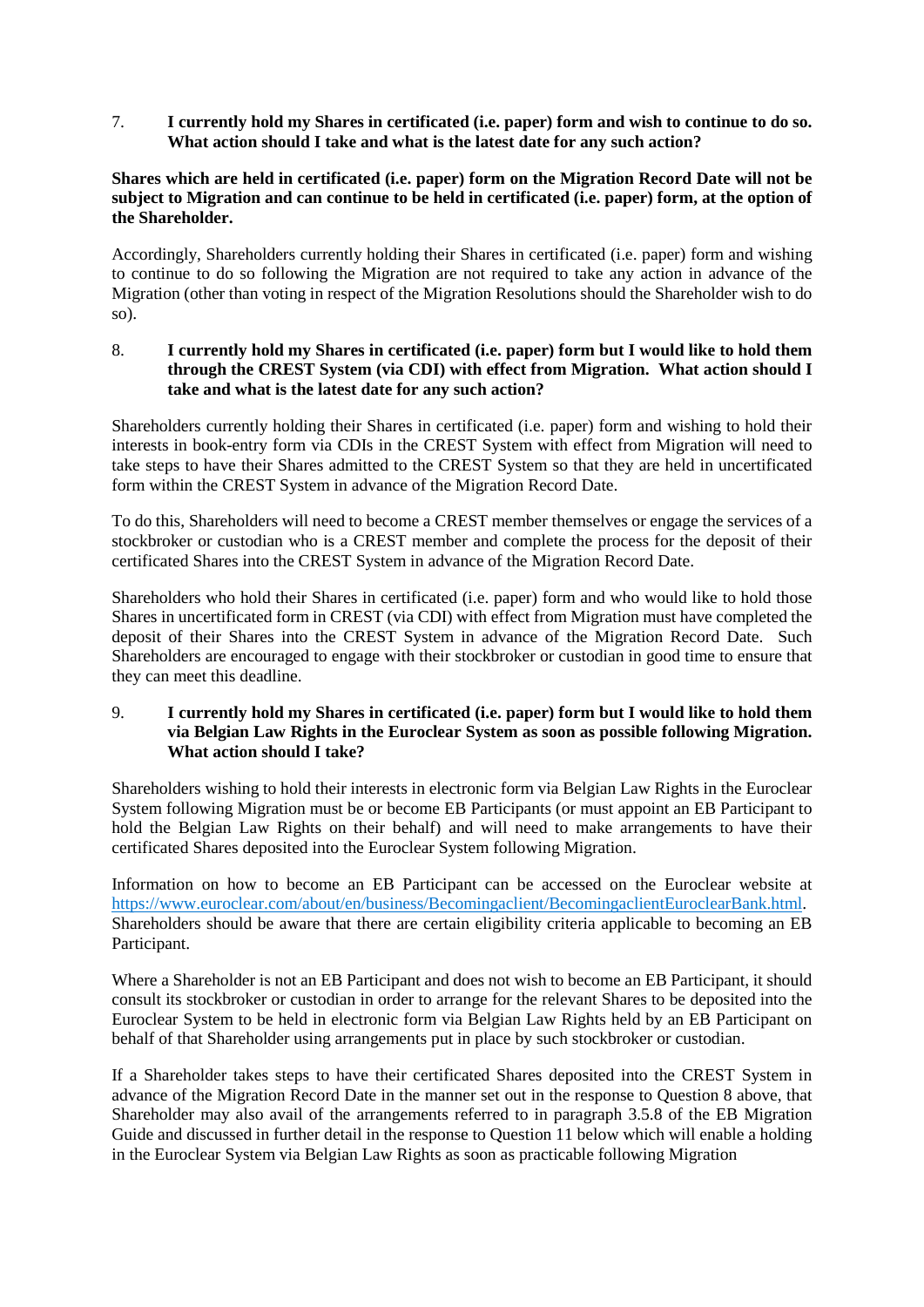10. **I currently hold my Shares in uncertificated (i.e. dematerialised) form through the CREST System and intend to continue to hold my interests through the CREST System (via CDI) with effect from Migration. What action should I take and what is the latest date for any such action?**

Shares which are held in uncertificated (i.e. dematerialised) form through the CREST System on the Migration Record Date will automatically be subject to Migration and will be held in book-entry form via CDIs in the CREST System following Migration, unless Shareholders take the steps referred to in the response to Questio[n 11](#page-3-0) below (in which case their interests will be held via Belgian Law Rights in the Euroclear System).

Accordingly, Shareholders currently holding their Shares in uncertificated (i.e. dematerialised) form through the CREST System and who wish to hold their interests in book-entry form via CDIs through the CREST System following Migration are not required to take any action in advance of Migration (other than voting in respect of the Migration Resolutions should the Shareholder wish to do so).

## <span id="page-3-0"></span>11. **I currently hold my Shares in uncertificated (i.e. dematerialised) form through the CREST System and wish to hold my interests via Belgian Law Rights in the Euroclear System as soon as possible. What action should I take and what is the latest date for any such action?**

Shareholders wishing to hold their interests in electronic form via Belgian Law Rights in the Euroclear System, rather than via CDIs in the CREST System, following Migration must be or become an EB Participant (or must appoint an EB Participant to hold the Belgian Law Rights on their behalf) and must transfer such Belgian Law Rights from the CREST international account in Euroclear Bank to the account of another EB Participant by way of cross-border delivery instruction. The specific procedures to be followed are set out in section 6 *Withdrawal of Deposited Property on transfer and related matters* of Chapter 8 *Global Deed Poll* of the CREST International Manual and summarised in the response to Question [18](#page-6-0) below. Upon matching with a pending receipt instruction from the EB Participant, the transfer will settle, subject to satisfaction of any other applicable settlement conditions.

Shareholders who are not themselves CREST members should contact the stockbroker or other custodian with whom they have made arrangements with respect to the holding of their Shares to procure that the steps outlined above are taken on their behalf. Shareholders who are CREST members should themselves make arrangements to give the necessary instructions in accordance with the CREST International Manual.

Arrangements for a Shareholder's interests to be held via Belgian Law Rights in the Euroclear System can also be put in place prior to Migration by utilising the procedure set out in paragraph 3.5.8 of the EB Migration Guide, which will enable a holding via Belgian Law Rights in the Euroclear System as soon as practicable following Migration and without any further action being required by the Shareholder following Migration. Where these arrangements are put in place prior to Migration, the relevant Shares will be transferred to an account in Euroclear Bank in which the Shares will be held under Euroclear Bank's investor CSD service until Migration. The services described in the EB Services Description will, however, only become applicable as of the Live Date.

## 12. **I currently hold my Shares in uncertificated (i.e. dematerialised) form through the CREST System but I do not wish for my Shares to be part of Migration. What action should I take and what is the latest date for any such action?**

**If a Shareholder does not wish their Shares to participate in Migration they will need to take action so that they hold their interests in certificated (i.e. paper) form before the Migration Record Date.** 

To do this, Shareholders will need to withdraw the relevant Shares from the CREST System prior to the Migration Record Date. The latest time and date for Shareholders who hold their Shares in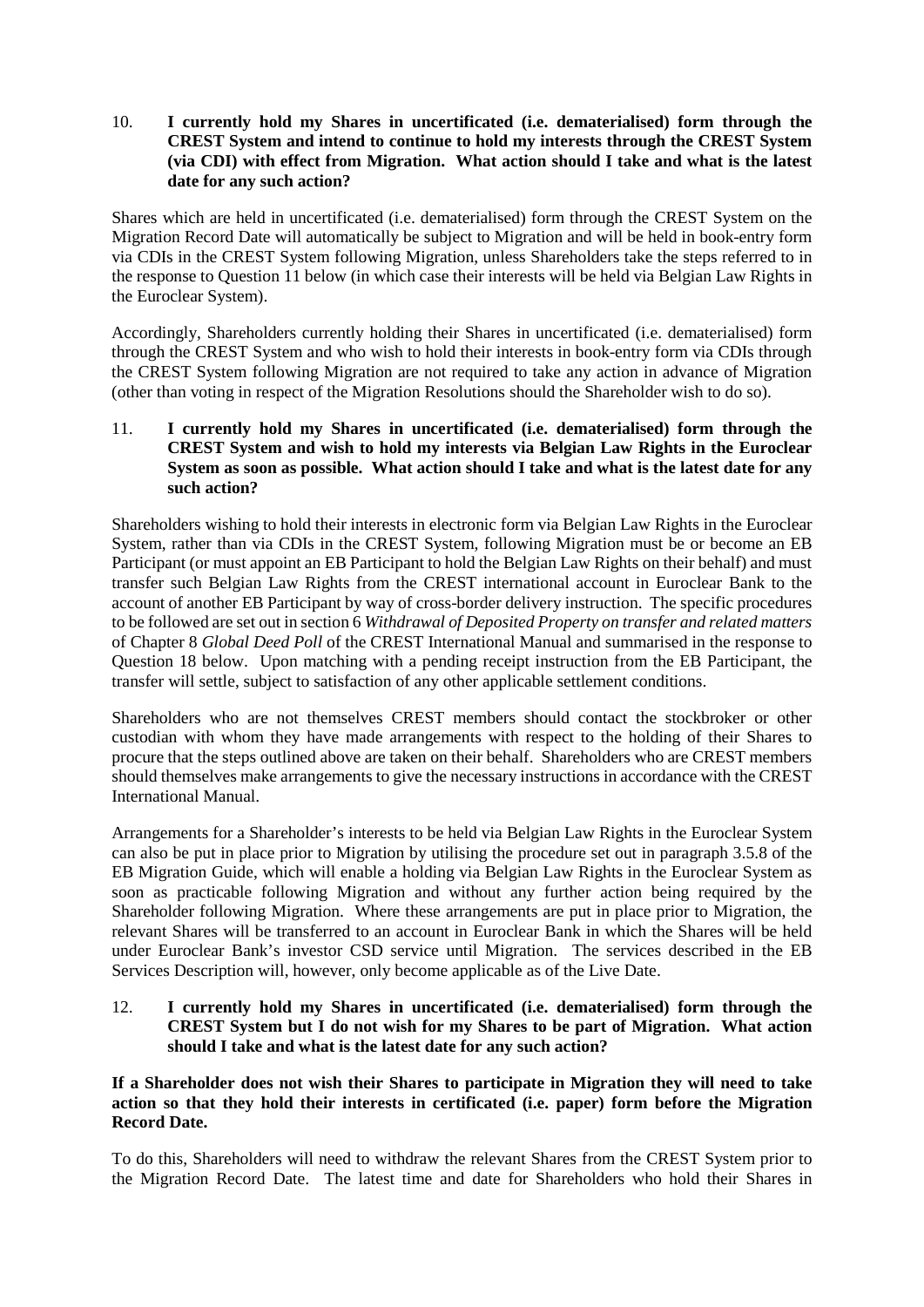uncertificated (i.e. dematerialised) form and who do not want their Shares to be subject to Migration to withdraw the relevant Shares from the CREST System and hold them in certificated (i.e. paper) form is expected to be the Latest Withdrawal Date.

Shareholders wishing to hold their Shares in certificated (i.e. paper) form prior to the Migration taking effect should make arrangements with their stockbroker or custodian in good time so as to allow their stockbroker or custodian sufficient time to withdraw their Shares from the CREST System prior to the closing date set out above for CREST withdrawals.

# 13. **If I continue to hold my Shares in certificated (i.e. paper) form following the Migration, what impact will the Migration have in relation to my shareholding?**

Shares which are held in certificated (i.e. paper) form on the Migration Record Date will not be subject to Migration and can continue to be held in certificated (i.e. paper) form following Migration, at the option of the Shareholder.

While it is not expected that the Migration will initially directly impact Shareholders who continue to hold their Shares in certificated (i.e. paper) form, such Shareholders should note that, as is currently the case, in order to settle a trade in their Shares on a trading venue such as the London Stock Exchange or Euronext Dublin, they will need to take steps for their Shares to be deposited in an appropriately authorised central securities depository which facilitates electronic settlement of such trades. Following Migration, this will require such Shareholders to take steps for their Shares to be deposited in the Euroclear System to be held via Belgian Law Rights or in the CREST System to be held via CDIs prior to such trades occurring. Any such deposit of Shares will entail interaction with a stockbroker and/or custodian and may involve certain costs being incurred, procedures being followed and/or a delay in execution of a share trade being experienced by the Shareholder which may differ from the current process applicable in respect of the deposit of Shares into the CREST System.

# 14. **If I hold my Shares as an EB Participant or through an EB Participant following the Migration, what impact will the Migration have in relation to my shareholding?**

After the Migration, Euroclear Nominees will hold legal title to all Shares admitted to the Euroclear System. As a result, Euroclear Nominees will be recorded in the Register of Members of the Company as the holder of the relevant Shares. EB Participants' rights with respect to the Shares deposited in the Euroclear System will be governed by Belgian law (through the Belgian Law Rights) and the EB Services Description.

Holding Shares through the Euroclear System will entail share custody costs which may be passed on to Former Holders if they hold their Shares through an EB Participant) and certain differences in the nature, range and cost of corporate services, including with respect to the manner in which voting rights can be exercised in person or by proxy, relative to the current direct holding of Shares through the CREST System.

Shareholders who anticipate holding their Shares via the Euroclear System should familiarise themselves with the EB Services Description in this regard.

# 15. **What is a CDI and why is it relevant in relation to the Migration?**

"**CDI**" stands for CREST Depository Interest. CDIs are a technical means by which interests in Shares can be held in the CREST System as an alternative to holding Belgian Law Rights as an EB Participant.

It is only possible to hold and transfer certain securities in the CREST System, including, Irish Securities. Once it ceases to be possible to hold and transfer Irish Securities directly through the CREST System after Tuesday, 30 March 2021, EUI can facilitate the issuance of CDIs in respect of the Belgian Law Rights which are automatically granted to EB Participants through the Euroclear System, in order to provide an alternative settlement mechanism involving CREST. A CDI is issued by the CREST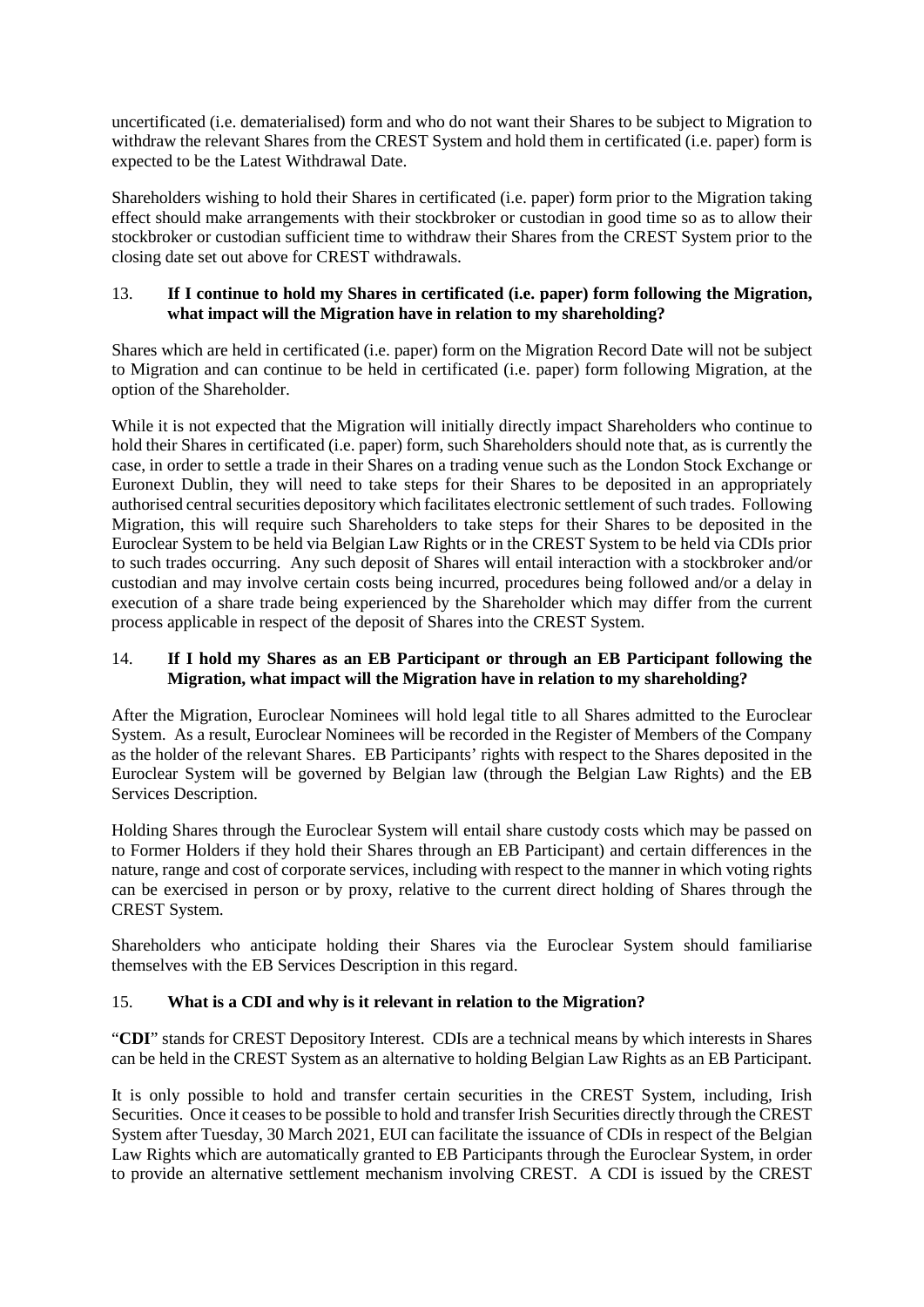Depository to CREST members and represents an entitlement to identifiable underlying securities. Following the Migration, holders of Irish Securities wishing to continue to hold, and settle transactions in, Irish Securities through the CREST System, including in respect of all trades executed on the London Stock Exchange, will only be able to do so via a CDI.

Each CDI issued on the Migration will reflect the Belgian Law Rights related to each underlying Migrating Share. On Migration, each Migrating Shareholder will initially receive one CDI for each Migrating Share held by them at the Migration Record Date. Thereafter, Former Holders may choose to hold their interests via Belgian Law Rights through the Euroclear System rather than via CDIs representing those Belgian Law Rights. To do this, the Former Holder must be an EB Participant (or must appoint an EB Participant to hold the Belgian Law Rights on its behalf) and must transfer such Belgian Law Rights from the CREST international account in Euroclear Bank to the account of another EB Participant by way of cross-border delivery instruction. The delivery instruction will need to match with a receipt instruction in order for the transfer to settle.

Please see the response to Question [11](#page-3-0) above as to what steps should be undertaken to convert a holding via CDIs into a holding via Belgian Law Rights.

## 16. **If I hold my Shares through a CDI following the Migration, what is the impact of this type of holding?**

In the case of a CDI, the CREST Nominee (CIN (Belgium) Limited) will be an EB Participant and will hold rights to securities held within the Euroclear System on behalf of the CREST Depository for the account of CDI holding CREST members. The CREST Depository's relationship with CDI holding CREST members will be governed by the CREST Deed Poll and the CREST International Manual.

Holding by way of a CDI will entail international custody costs (which may be passed on to Former Holders) and certain differences in the nature, range and cost of corporate services, including with respect to the manner in which voting rights can be exercised in person or by proxy, relative to the current direct holding of Shares through the CREST System or relative to a position in Euroclear Bank.

The manner (if you do not currently hold your Shares through a custodian or other nominee) and time period within which any such voting rights may be exercised by CDI holders may differ from arrangements which would currently apply in respect of current direct holdings of Shares through the CREST System or in the Euroclear System.

CREST members who anticipate holding their interests in Shares following the Migration via CDI should familiarise themselves with the CDI service offering, details of which are included in the CREST International Manual, and the terms of the CREST Deed Poll.

# 17. **What are the taxation implications of Migration?**

You should refer to Part 7 of the Circular in relation to taxation. Shareholders are advised to consult their own tax advisers about the tax consequences which may arise as a result of being Migrating Shareholders and the acquisition, ownership and disposition of Shares in the future.

#### *Summary of Irish taxation implications*

In general terms, as referred to in more detail in Part 7 of the Circular, legislation is being enacted in Ireland to provide that Migration is a tax neutral event for Shareholders and that the Irish taxation regime subsequently applying is not materially different from that currently applying.

#### *Summary of Belgian taxation implications*

In general terms, as referred to in more detail in Part 7 of the Circular, Shareholders, whether they be Belgian residents or not, are not expected to be subject to Belgian income tax on capital gains as a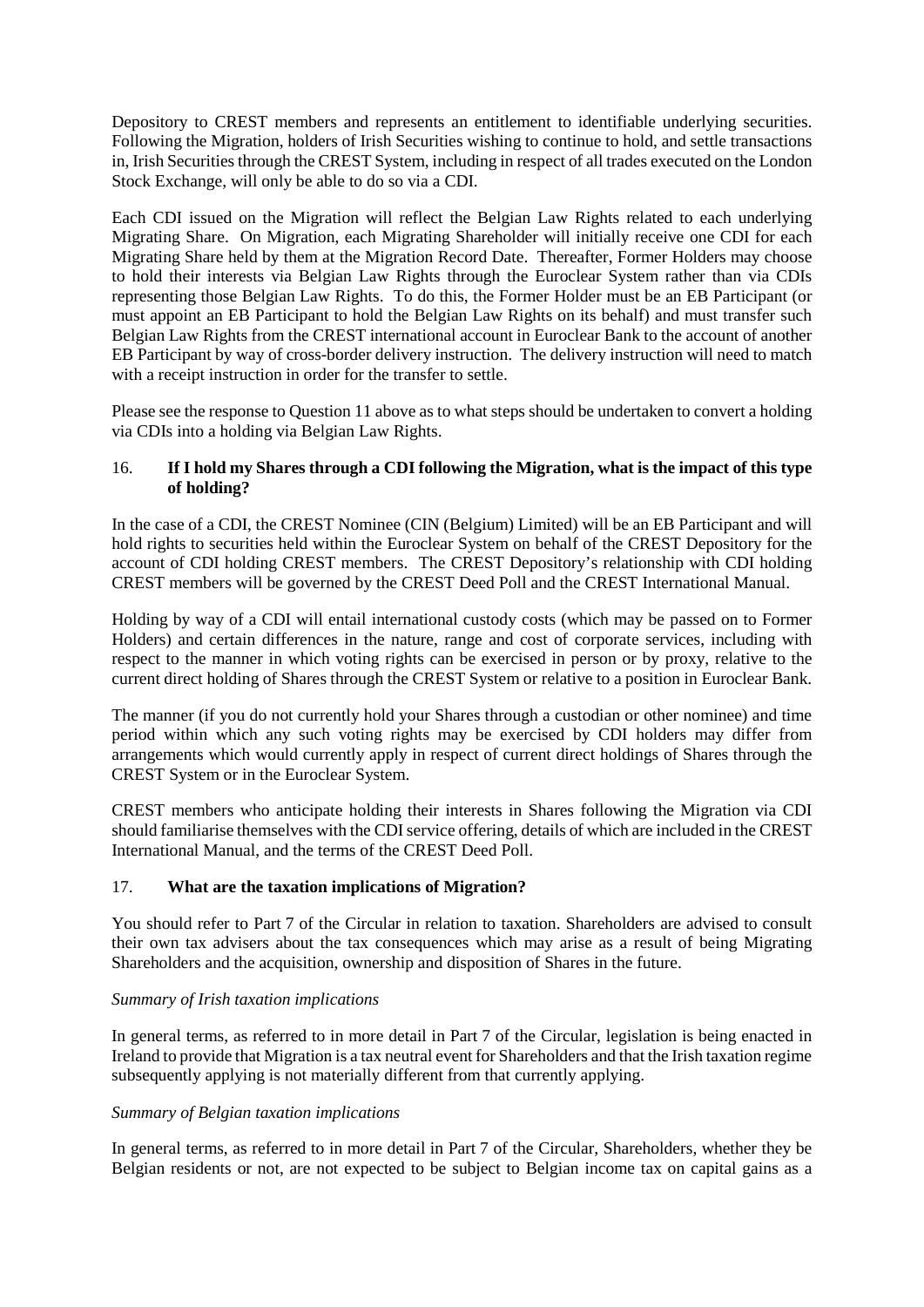consequence of the Migration on the basis that the Migration should normally not give rise (or should not be treated as giving rise) to a definitive disposal of the Shares.

#### *Summary of Canadian taxation implications*

In general terms, as referred to in more detail in Part 7 of the Circular, Canadian Holders (as defined in Part 7 of the Circular) are not expected to realise any capital gain or capital loss for Canadian federal income tax purposes as a consequence of the Migration.

#### *Summary of UK taxation implications*

In general terms, as referred to in more detail in Part 7 of the Circular, from a UK tax perspective the Migration should be a tax neutral event for Shareholders and the UK taxation regime subsequently applying should not be materially different from that which currently applies.

#### *Summary of US taxation implications*

US Holders, as referred to in in Part 7 of the Circular, are not expected to recognise any gain or loss for US federal income tax purposes as a consequence of the Migration.

## <span id="page-6-0"></span>18. **How do I withdraw Shares from either the Euroclear System or the CREST System following Migration in order to become a registered (certificated) holder?**

The procedures for withdrawing Shares will be different depending on whether the relevant Shares are held through the Euroclear System via Belgian Law Rights or through the CREST System via CDIs.

Shareholders should be aware that, in order to comply with Article 3(2) of CSDR, settlement of trades in Shares that have been withdrawn from the Euroclear System to be held in certificated (i.e. paper) form must take place within a CSD. As a result, any subsequent sale of Shares held in certificated (i.e. paper) form following withdrawal will require the Shares to be redeposited into either the Euroclear System, or the CREST System (via the Euroclear System), as appropriate*.*

#### *Withdrawal of Shares held through the Euroclear System via Belgian Law Rights to become a registered (certificated) holder*

The process involved in order to withdraw Shares which are held through the Euroclear System via Belgian Law Rights and hold them in certificated (i.e. paper) form is set out in detail in section 4.2.3.2 "Mark-downs" of the EB Services Description.

In summary, in order to withdraw Shares from the Euroclear System, the relevant EB Participant will need to issue a "mark-down" (withdrawal) instruction, together with details of the entity into whose name the withdrawn Share(s) should be registered, to Euroclear Bank. Subject to validation, this instruction and the related details will be communicated by Euroclear Bank to the Registrar. Upon receipt of the instruction and registration details, the Registrar will proceed to effect a transfer of the relevant shareholding from Euroclear Nominees to the designated transferee whose name will be entered in the Register of Members of the Company as the holder of the withdrawn Share(s). The time period for any such withdrawal of securities from the Euroclear System, is expected to be within one (1) business day such that the owner of the relevant Share will be entered in the Register of Members of the Company within one business day of receipt of a valid withdrawal request and the necessary supporting details. It may take up to ten (10) business days for a transferee to receive the relevant share certificate, however, entry in the Register of Members is *prima facie* evidence of a shareholding under Irish law.

Former Holders whose interests in Shares are held through EB Participants (or other nominees) on their behalf will need to engage with their stockbroker or other custodian to procure that the steps outlined above are taken on their behalf by the relevant EB Participant.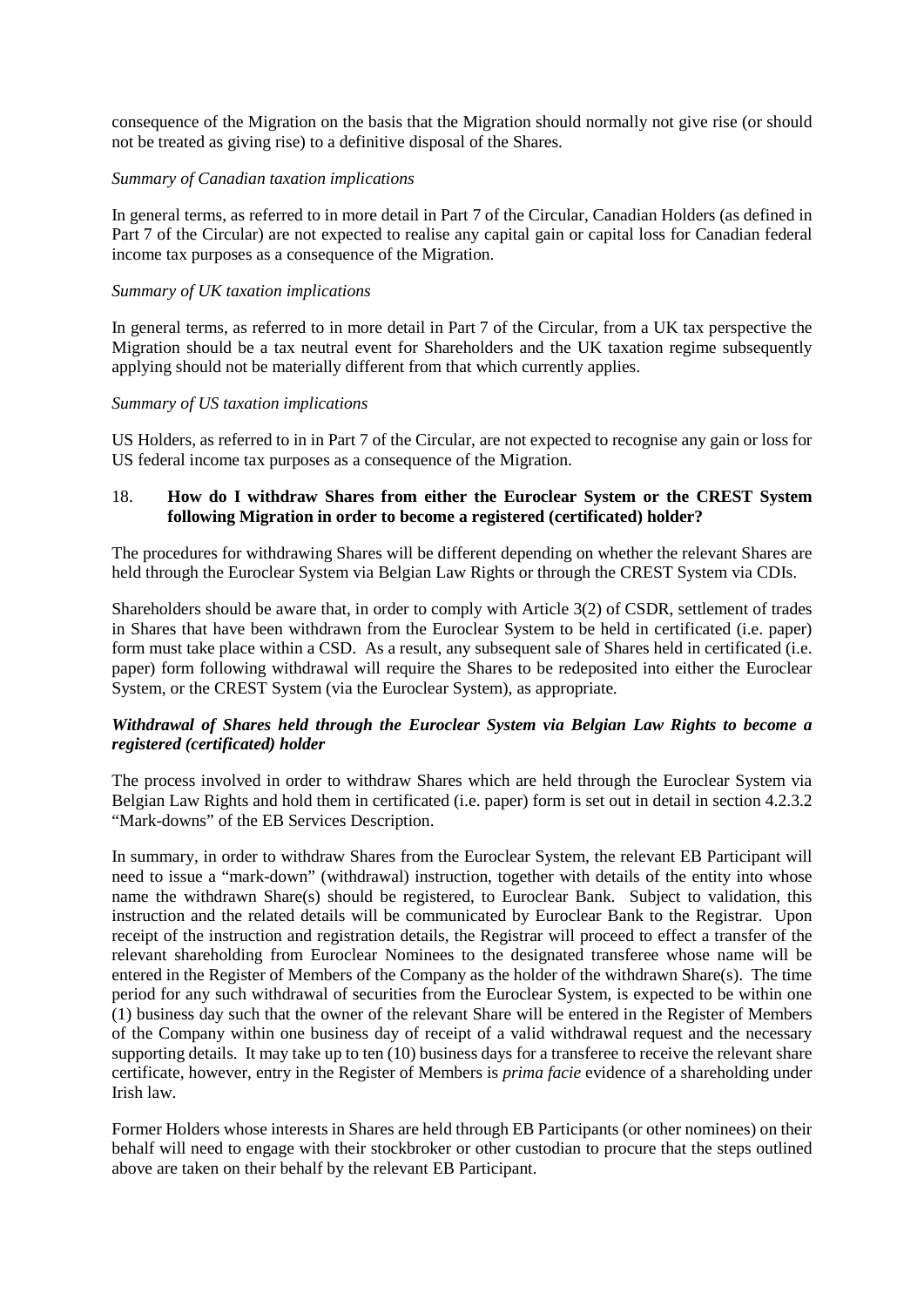## *Withdrawal of Shares held through the CREST System via CDIs to become a registered (certificated) holder*

The process involved in order to withdraw Shares held through the CREST System via CDIs following Migration is set out in section 6 *Withdrawal of Deposited Property on transfer and related matters* of Chapter 8 *Global Deed Poll* of the CREST International Manual.

In summary, in order to withdraw Shares held through the CREST System via CDIs, the holder of the CDI will be required to input an instruction requesting a cancellation of CDIs in the CREST System and the receipt of the relevant Belgian Law Rights into a shareholding account with a depository financial institution which is a participant in the Euroclear System (i.e. an EB Participant). This will involve the input of a cross-border delivery instruction in favour of the relevant EB Participant, who should separately input a matching cross-border receipt instruction to ensure receipt of the Belgian Law Rights. It is expected that the process to withdraw the CDI's and receive the Belgian Law Rights into the Euroclear System can be accomplished within one business day. After this, the process to withdraw the relevant Share(s) from the Euroclear System is as described above.

Former Holders who are not themselves CREST members should contact the stockbroker or other custodian with whom they have made arrangements with respect to the holding of CDIs to procure that the steps outlined above are taken on their behalf. Former Holders who are CREST members should themselves make arrangements to give the necessary instructions in accordance with the CREST International Manual.

As noted in paragraph 8 of Part 3 of the Circular, the ability of Shareholders to hold Shares in certificated (i.e. paper) form after 1 January 2023 (for newly issued Shares) and 1 January 2025 (for all Shares) will depend on legislative changes relating to the implementation of dematerialisation which have not yet been proposed or determined by the relevant authorities. Depending on the model of dematerialisation adopted by the Irish Government, this may restrict the ability of Shareholders to withdraw Shares from the Euroclear System in order to directly exercise the rights relating to the Shares after these dates.

#### 19. **Can I attend a general meeting of the Company following Migration?**

Shares which are held in certificated (i.e. paper) form on the Migration Record Date will not be subject to Migration and can continue to be held in certificated (i.e. paper) form following Migration, at the option of the Shareholder. Such holders can attend, vote and speak at a general meeting of the Company in person or by proxy in the same way as before Migration.

EB Participants holding Belgian Law Rights via the Euroclear System will be entitled to instruct Euroclear Bank to vote in favour of, against or abstain on any resolution proposed at a general meeting, by issuing an instruction in advance of the relevant Euroclear Bank voting deadline for that general meeting. EB Participants can also, in advance of the Euroclear Bank voting deadline, instruct Euroclear Bank to appoint a third party (other than Euroclear Nominees or the Chair of the meeting) identified by the EB Participant to attend and vote at a general meeting for the number of Shares specified in the proxy voting instruction. For example, such third party may be the EB Participant or, where the EB Participant is a broker or custodian, the client of that broker or custodian or a corporate representative.

CDI holders will be entitled to instruct Broadridge, in advance of the relevant Broadridge voting deadline, to vote in favour of, against or abstain on any resolution proposed at a general meeting. CDI holders can also, in advance of the Broadridge voting deadline, instruct Broadridge to appoint a third party (other than Euroclear Nominees or the Chair of the meeting) identified by the CDI holder to attend and vote at a general meeting for the number of Shares specified in the proxy voting instruction. The third party identified in the proxy instruction could be, for example, the CREST member, the client of a CREST member or a corporate representative. The CREST Nominee (as an EB Participant) will then action that instruction to Euroclear Bank as set out above.